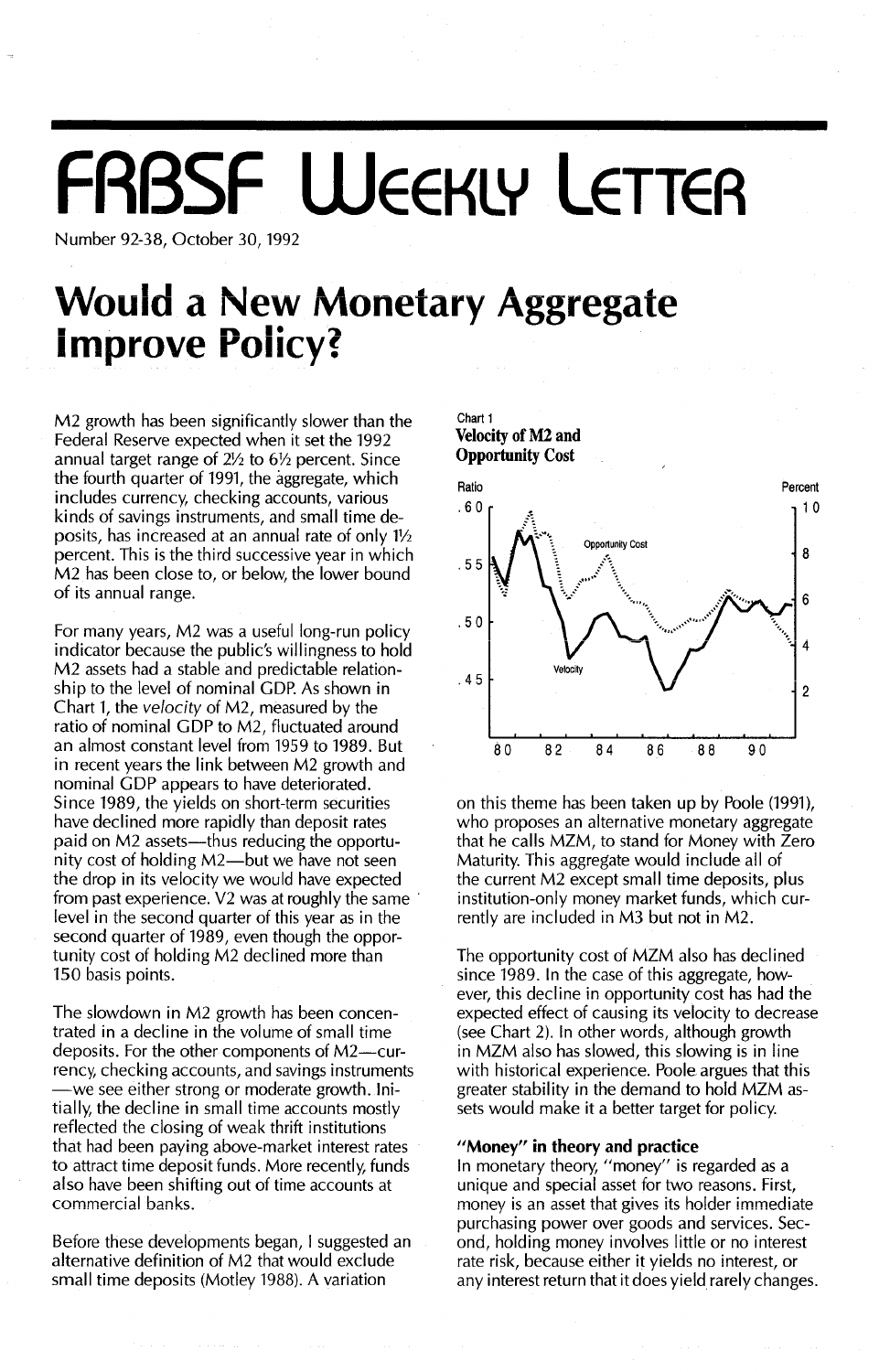# **FRBSF**

Chart 2 **Velocity ofMZM and Opportunity** Cost



**These features mean that money is held as a** "temporary abode of purchasing power" rather than for investment purposes, and the amount of money the public chooses to hold is closely related to total spending.

Until the late 1970s, M1, which includes only currency and checking accounts, satisfied both these criteria. Since assets in M1 could be spent immediately but yielded no interest, people had an incentive to hold only transactions funds in this aggregate. As a result, the demand to hold M1 was found to be especially closely linked to nominal spending.

M2 also was a close empirical proxy for the theoretical concept of "money" in this period. Most of the assets in M2 yielded a zero or regulated return. Depository institutions often permitted their customers to liquidate savings deposits on demand or with only a short delay, making them almost as liquid as M1. Small time deposits generally could be liquidated before maturity at the cost of paying an early withdrawal charge. As a result, for many people, all M2 assets (and not only those in M1) were almost risk free and relatively liquid. Although M2 was found to be less reliably related to the short-run performance of the economy than M1, it did provide some useful policy information.

#### **Deregulation and the** aggregates

The deregulation of deposit interest rates beginning in the late 1970s had two important effects on these aggregates. First, since some M1 deposits

yield an interest return, people had less incentive to separate their transactions and nontransactions funds and to hold only transactions balances in M1. As a result, shifts of funds between M1 and non-M1 assets within M2 occurred more frequently. This weakened the link between M1 and nominal income and appears to have made the demand for M1 unstable. As a result, Ml became less useful as a policy indicator, and the Federal **Reserve** ceased to set growth targets for this aggregate after 1986.

Second, M2 has become a less homogeneous aggregate. Although no longer regulated, yields on savings and checking accounts still are adjusted relatively infrequently. The result is that savings and checking accounts continue to be used largely as temporary abodes of purchasing power by assetholders who respond only slowly to interest rate changes. By contrast, depository institutions treat small time deposits as managed liabilities and vary their yields flexibly in response to changes in the returns on other short-term instruments and in their requirements for funds to finance the credit demands of their customers (Judd and Trehan 1992). Hence, small time deposits have become more like other short- and intermediate-term investment instruments and are held by people who are more rate-sensitive. This means that the volume of small time deposits is more apt to respond to shocks affecting the credit and securities markets than is the remainder of M2. For example, one explanation of the recent decline in small time deposits is that the unusually steep yield curve has induced investors to shift funds out of time deposits at depository institutions and into instruments with longer maturities, for example, bond funds.

This change in the character of small time deposits has made them less like the rest of M2 than they used to be. As a result, the demand for M2 as a whole may have become less stable. By contrast, MZM remains a relatively homogeneous collection of liquid assets. This may explain why the velocity of MZM has remained in line with historical experience in the last three years, while that of M2 has not.

#### **A better indicator?**

Although MZM appears to be a better empirical proxy than M2 for the theoretical concept of "money;' it is not necessarily true that it would be a reliable indicator in the future. First, it is always possible to find an aggregate that in the *past* was more closely related to nominal GDP than potential alternatives; but its *past* performance is not independent evidence that this relationship will persist in the future. It should not be surprising that when one moves beyond the sample period used to define an aggregate, the rela-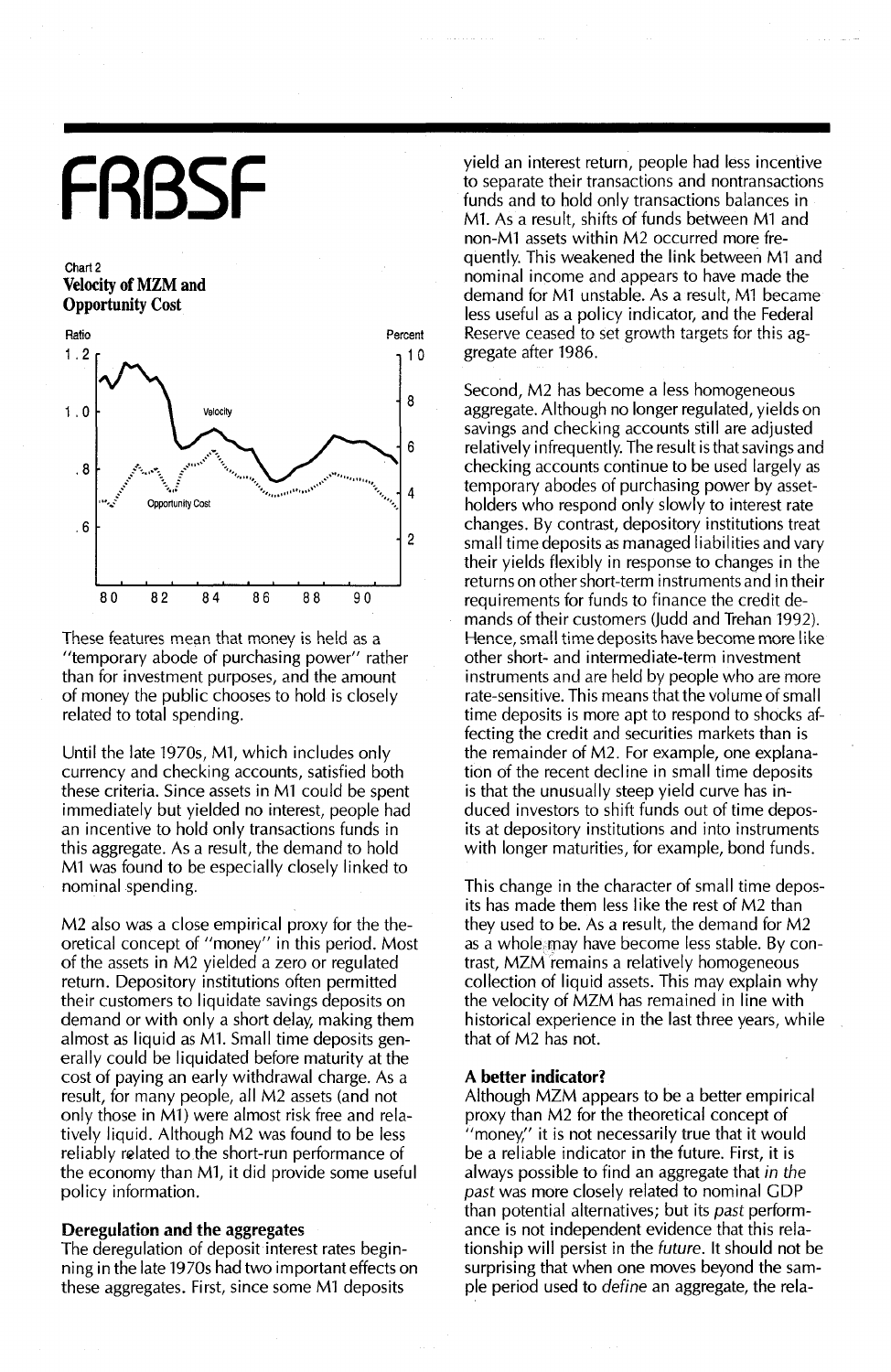tionship may deteriorate. For example, the present definition of M2 itself was chosen in part because the demand for it was found to be a stable function of a small number of variables over a sample period that ended in 1979. Just as innovation and deregulation affected the behavior of M2 after it was defined, new liquid assets could be developed in the future that would be close substitutes for the present components of MZM. For example, some bond funds already allow investors to write checks up to a certain maximum against their holdings.

A second problem arises because causation runs not only from money to the economy but also from the economy to money. Even though an aggregate's velocity has been stable, it may not provide useful information if the Federal Reserve is unable or does not choose to control it closely. To test whether a change in an aggregate provides useful information about future GOP growth, one must take account of the causation in both directions.

One way to examine the indicator properties of an aggregate is to estimate a statistical model that captures both kinds of causation and to examine the responses of GOP and inflation to unexpected changes in the aggregate. I have estimated two four-variable vector error correction models that include a monetary aggregate (M2 or MZM), a corresponding opportunity cost variable, real GOP and the price level. When estimated over a sample period that ends in 1989, both models yield theoretically plausible coefficient values and predict that an unanticipated increase in the aggregate will be associated with a permanent rise in the average price level and a temporary increase in real GOP. These results conform to theoretical expectations.

However, the indicator properties of *both* aggregates have deteriorated since 1989. Chart 3 compares real GOP since 1989 with forecasts from the two statistical models. Both models would have missed the downturn in GOP in 1990 and overestimated the strength of the subsequent recovery.

#### **Conclusions**

In recent years the velocity of M2 has been higher than expected given the levels of nominal GOP and interest rates. No such shift in the behavior



of MZM's velocity has occurred. In addition, MZM more closely approximates economists' traditional notion of what they mean by "money:' These findings provide support for proposals that the Federal Reserve use MZM as a policy indicator in place of M2.

However, one cannot be optimistic that such a change would improve the implementation of monetary policy. The fact that a particular monetary aggregate has been stably related to the economy's performance in the past does not provide independent evidence that it would continue to be a good indicator in the future, especially in a period of ongoing financial change. And despite the stability in the demand function for MZM, its indicator properties appear to have deteriorated almost as much as M2.

#### Brian Motley Senior Economist

#### References

- Judd, John, and Bharat Trehan. 1992. "Money, Credit, and M2:' FRBSF Weekly Letter (September 4).
- Motley, Brian. 1988. "Should M2 be Redefined?" Federal Reserve Bank of San Francisco Economic Review (Winter) pp. 33-51.
- Poole, William. 1991. "Choosing a Monetary Aggregate: Another Look." Shadow Open Market Committee (SOMC) Policy Statement and Position Papers (September 29-30).

Opinions expressed in this newsletter do not necessarily reflect the views of the management of the Federal Reserve Bank of San Francisco, or of the Board of Governors of the Federal Reserve System. Editorial comments may be addressed to the editor or to the author.... Free copies of Federal Reserve publications can be obtained from the Public Information Department, Federal Reserve Bank of San Francisco, P.O. Box 7702, San Francisco 94120. Phone (415) 974-2246, Fax (415) 974-3341.